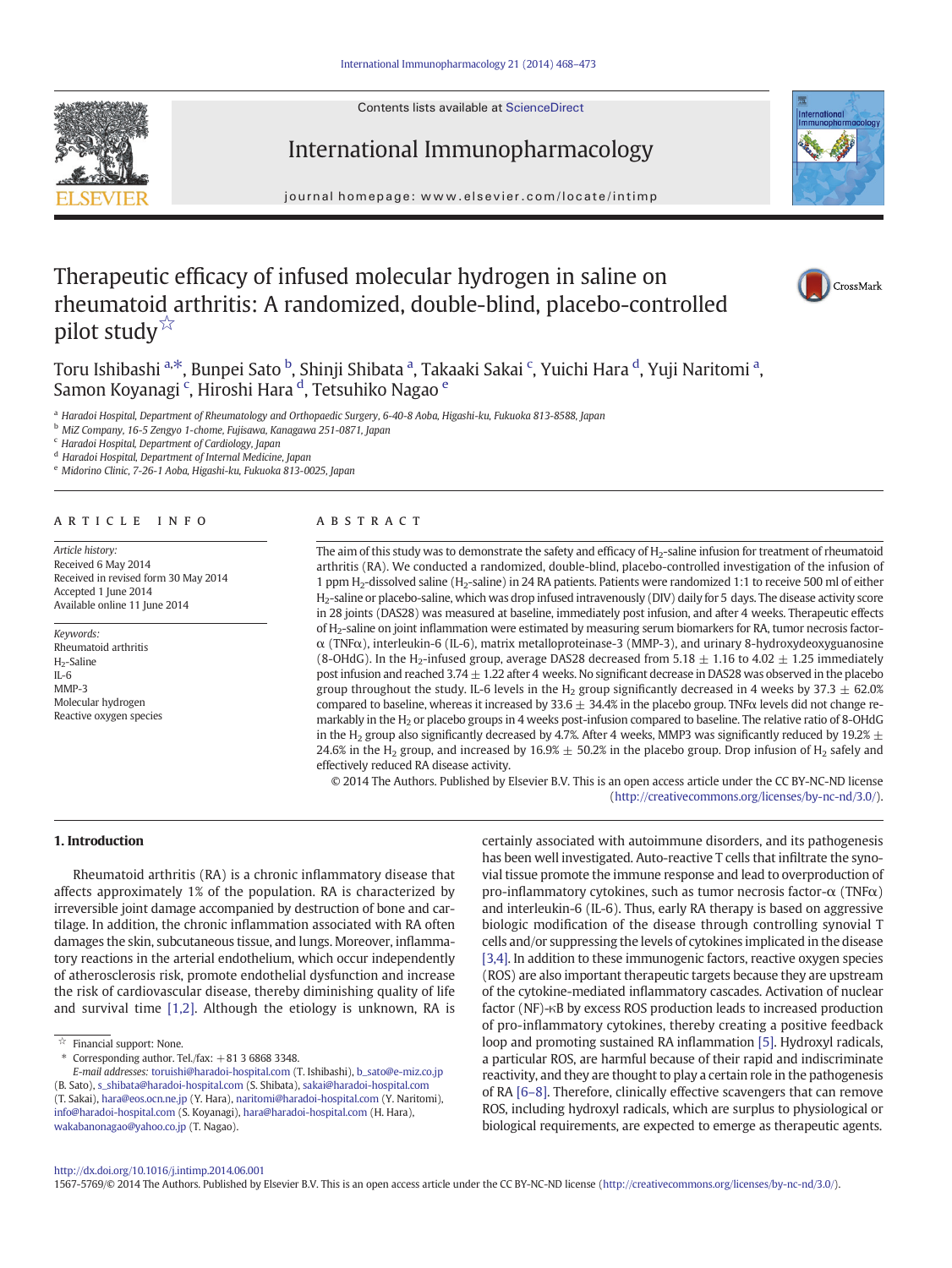Because of their extremely high reactivity, hydroxyl radicals react with molecular hydrogen  $(H<sub>2</sub>)$  through transfer of an electron [\[9,10\].](#page-5-0) On the other hand, before being recognized as a medical gas,  $H_2$  has long been used to prevent decompression gas emboli caused by the formation of  $N<sub>2</sub>$  bubbles during deep sea diving; therefore, the safety of  $H<sub>2</sub>$ has been previously established [\[11](#page-5-0)-13]. In contrast to general drugs, no harmful effects of  $H_2$  are observed, even at high concentrations. The potential role of  $H<sub>2</sub>$  as an ROS scavenger was first demonstrated by Gharib et al. using a mouse model of schistosomiasis infection-induced chronic liver inflammation [\[9\].](#page-5-0) Then, the therapeutic potential of  $H_2$  gas and  $H_2$ enriched water was demonstrated in a rat model of reperfusion injury [\[14\]](#page-5-0). In this previous study, it was demonstrated that  $H_2$  scavenges peroxynitrite as well as hydroxyl radicals in cultured cells and in cellfree experiments. Since then, numerous studies concerning the therapeutic potential of  $H_2$  against various diseases related to ROS have been published [\[10,15\].](#page-5-0) Recently, we reported that  $H_2$  has therapeutic potential for treatment of RA [\[16\]](#page-5-0). In the study, RA patients drank 500 ml of water containing approximately 5 ppm  $H<sub>2</sub>$  (high  $H<sub>2</sub>$  water) daily for 8 weeks. Oxidative stress was effectively reduced, and RA disease activity was significantly improved. The  $H_2$  absorbed from the water was effective to complement conventional RA therapy, especially in patients in early stages of disease progression or among patients negative for antibodies against cyclic citrullinated peptides (ACPA). However, it is not currently clear how to effectively expose the joints with synovitis or the circulating immune-related cells, which are responsible for the chronic inflammation of RA, to  $H<sub>2</sub>$ . Moreover, it is not known whether intake of high  $H_2$  water, by which  $H_2$  is thought to passively diffuse through the stomach, is the most effective method for administering  $H_2$ . Additional methods for  $H_2$  intake should be investigated, especially as it has the potential to be a rapid, powerful, and safe antiinflammatory therapeutic strategy. One of the methods for  $H_2$  administration is drop infusion of  $H_2$ -dissolved saline ( $H_2$ -saline). The aim of this study was to demonstrate the therapeutic potential and safety of H2-saline for treatment of RA.

#### 2. Materials and methods

#### 2.1. Patients and study design

We conducted a randomized, double-blind, placebo-controlled investigation, and 26 patients who fulfilled the 2010 American College of Rheumatology criteria for RA were enrolled. To verify the safety of  $intravenous H<sub>2</sub>-saline infusion and to confirm the absence of acute infu$ sion reactions and allergic reactions, which may be masked in patients with an inflammatory disease, 20 healthy volunteers were also enrolled from June 2011. All patients and volunteers gave their informed consent to enroll in the study, and this study was approved by the Haradoi Hospital Ethics Committee.

To prepare the  $H_2$ -saline, 250 ml of saline in a soft bag was placed in a water bath in which water circulates continuously so as to contain 1.6 ppm H<sub>2</sub> generated by an electrolysis instrument (non-destructive hydrogen-adding apparatus, MiZ Company, Fujisawa, Yokohama, Japan); approximately 1 ppm  $H_2$  was dissolved in the saline before the infusion. Details describing the concentration of  $H_2$  in the saline as generated by the instrument are described elsewhere [\[17,18\],](#page-5-0) and we also confirmed the concentration by using the methylene blueplatinum colloid regent-based titration method [\[19\]](#page-5-0). Placebo-saline was prepared in the same water bath without  $H_2$ . Patients were randomized 1:1 to receive 500 ml of either  $H_2$ -saline (12 patients) or placebo-saline (12 patients) administered by intravenous drop infusion (DIV) before meal in the morning every day for 5 days. Infusion of each 250 ml bag took approximately 20 min, and the total DIV took approximately 40 min.

The disease activity score 28 (DAS28) based on C-reactive protein (CRP) levels is an estimation of clinical response that is measured by changes in the disease activity score in 28 joints, using C-reactive protein levels [\[20\].](#page-5-0) DAS28 levels were estimated about 30 min before starting the first DIV (baseline level), immediately post-infusion (on the 6th–8th day after the baseline), and in 4 weeks from baseline. In addition, fasting blood and urine samples were collected at each point. DAS28 results were classified as good (DAS28  $> 1.2$ ), moderate  $(0.6 <$  DAS28  $\leq$  1.2), or no response (DAS28  $\leq$  0.6), according to the European League Against Rheumatism response criteria.

With regard to the safety study, 20 healthy volunteers were randomized 1:1 to the  $H_2$  group (mean age: 53.9 years [range, 28–84]) or placebo group (mean age: 51.8 years [range, 25–93]). They were infused with 500 ml of saline with or without  $H_2$  every day for 3 days. All of the conditions for the solution preparations were the same as the RA study. The influences of H<sub>2</sub>-saline on the healthy volunteers were determined by general symptoms or complaints, and blood samples were collected at baseline and 1 week following baseline.

### 2.2. Biochemical analysis

Serum levels of matrix metalloproteinase-3 (MMP3) were assayed by the latex coagulating nephelometry method using anti-human MMP-3 mouse monoclonal antibody at Mitsubishi Chemical Medience Inc. (Tokyo, Japan). ACPA levels in serum and urinary 8-OHdG in RA patients were estimated by ELISA using MESACUP-2 test CCP (cyclic citrullinated peptides) and the New 8-OHdG Check ELISA kit, respectively, at Mitsubishi Chemical Medience Inc. (Tokyo, Japan). Serum cytokines, TNF $\alpha$  and IL-6, were measured using Millipore's MILLIPLEX Human Cytokine kit by Filgen Inc. (Nagoya, Japan).

# 2.3. Statistical analyses

Data are presented as the mean  $\pm$  standard deviation. Analysis of variance was used to compare changes in variables between the H2-saline and placebo-saline groups. The DAS28 scores at baseline, immediately post-infusion, and in 4 weeks post-infusion were analyzed. The significance of differences in variables (IL-6, TNFα, MMP3, and CRP levels) immediately post-infusion or in 4 weeks from baseline was determined as a ratio of the value at each point to the baseline value. Statistical significance was set at  $p < 0.05$ . All analyses were performed using SAS v9.3 (SAS Institute Inc., Cary, NC, USA).

#### 3. Results

#### 3.1. Patient characteristics

All of the data from the 20 healthy volunteers were within standard values, and no patients in either the  $H<sub>2</sub>$  or placebo group complained of any adverse effects or changes in general conditions, including flushing, nausea, bradycardia, tachycardia, hyper- or hypotension, pale, dizziness, diarrhea, pain, and general discomfort. No acute infusion reactions or allergic reactions, which could be masked in case of inflammatory diseases like RA, were observed. The biochemical and blood cell data are shown in [Table 1](#page-2-0).

Among the RA patients, 2 patients who were randomized to receive placebo-saline withdrew from the study in the first 5 days (day 3); 1 withdrew for a personal reason, and the other preferred oral administration. The remaining 24 patients (4 males, 20 females; mean age: 65 years [range, 26–85]) completed the study. The demographic data for RA patients at baseline are shown in [Table 2](#page-2-0).

ACPA, a part of the EULAR classification criteria for RA [\[21\],](#page-5-0) were found in 6 patients in the  $H_2$  group and 4 patients in the placebo group. The median disease duration was 4 years and 7 months (range, 6 months to 13 years), and 3 patients in each group had early RA (disease duration  $<$  12 months). None of the patients with early RA had received any medication prior to the study. Five patients in the  $H<sub>2</sub>$  group and 4 patients in the placebo group with disease duration  $>12$  months also had not received any medication prior to the study. Three patients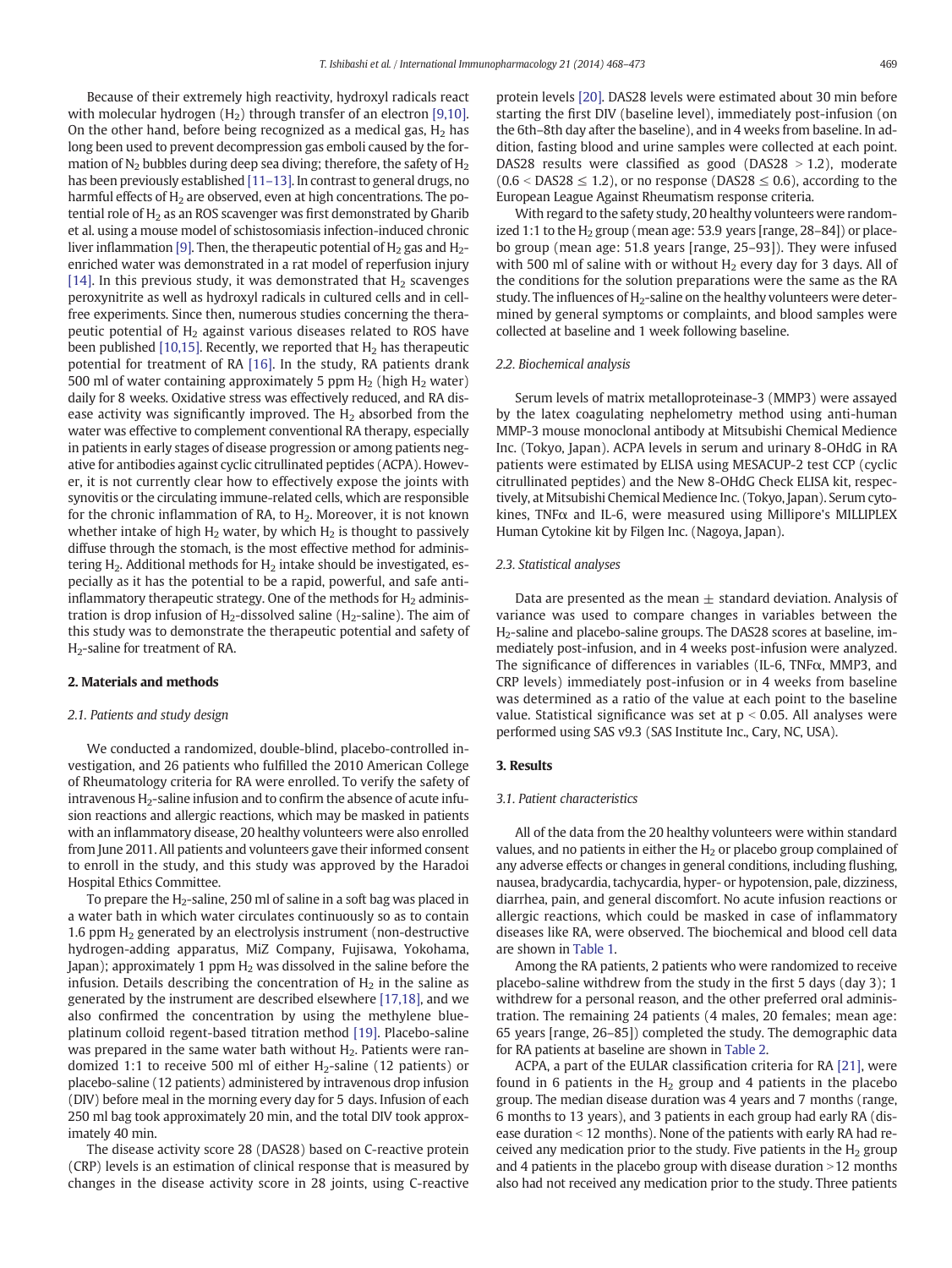<span id="page-2-0"></span>

| Table 1                                                  |
|----------------------------------------------------------|
| Biochemical and blood cell data from healthy volunteers. |

|                             | Placebo $(n = 10)$ |                  | $H_2$ (n = 10)   |                  |
|-----------------------------|--------------------|------------------|------------------|------------------|
|                             | Baseline           | 1 week           | Baseline         | 1 week           |
| TP, g/dl                    | $7.15 + 0.367$     | $7.68 + 0.383$   | $7.15 + 0.577$   | $7.48 + 0.299$   |
| ALB, g/dl                   | $4.29 \pm 0.284$   | $7.75 + 0.150$   | $4.13 + 0.393$   | $4.50 \pm 0.141$ |
| $LD$ , $IU/I$               | $151 + 30.8$       | $142 + 18.1$     | $161 + 23.89$    | $153 \pm 9.93$   |
| AST, IU/I                   | $20.0 \pm 2.79$    | $22.8 \pm 3.70$  | $21.1 \pm 5.32$  | $19.2 \pm 1.60$  |
| ALT, IU/I                   | $16.5 \pm 4.65$    | $21.3 + 2.49$    | $16.0 \pm 5.93$  | $14.4 \pm 3.38$  |
| ALP, IU/I                   | $185 \pm 28.9$     | $205 \pm 25.1$   | $195 \pm 26.3$   | $205 \pm 22.8$   |
| GGT, IU/I                   | $22.6 + 7.61$      | $23.0 + 5.52$    | $22.0 + 10.4$    | $18.8 \pm 8.28$  |
| CK, IU/I                    | $106 \pm 44.8$     | $115 \pm 33.6$   | $116 \pm 62.2$   | $117 \pm 43.7$   |
| BUN, mg/dl                  | $13.1 + 4.20$      | $14.3 + 3.37$    | $13.5 + 2.52$    | $12.6 \pm 2.39$  |
| Cr, mg/dl                   | $0.79 \pm 0.18$    | $0.78 + 0.11$    | $0.83 \pm 0.15$  | $0.88 \pm 0.098$ |
| UA, mg/dl                   | $5.29 \pm 0.986$   | $4.68 \pm 0.59$  | $5.47 \pm 0.713$ | $5.14 \pm 0.136$ |
| TBL, mg/dl                  | $0.77 + 0.14$      | $0.90 + 0.16$    | $0.76 \pm 0.22$  | $0.76 + 0.14$    |
| ALD, IU/I                   | $3.42 \pm 0.722$   | $3.86 \pm 0.307$ | $2.90 \pm 0.671$ | $2.85 \pm 0.541$ |
| GLU, mg/dl                  | $97.4 \pm 10.1$    | $95.0 \pm 6.50$  | $92.05 \pm 8.11$ | $94.00 \pm 7.00$ |
| WBC, cells/ml               | $5640 \pm 1360$    | $4420 \pm 1460$  | 5270 $\pm$ 1030  | 4730 $\pm$ 477   |
| RBC, $\times 10^4$ cells/ml | $491 + 45.8$       | $513 + 49.0$     | $450 \pm 64.2$   | $482 \pm 33.4$   |
| Hb, g/dl                    | $14.7 \pm 1.26$    | $15.1 \pm 1.29$  | $14.0 \pm 1.91$  | $14.1 \pm 2.01$  |
| CRP, mg/dl                  | $0.06 \pm 0.037$   | $0.08 \pm 0.043$ | $0.10 \pm 0.095$ | $0.07 \pm 0.030$ |

Data are presented as the mean  $+$  standard deviation. No statistically significant changes were observed between baseline and 1 week post-infusion in either placebo or H2 group. TP, total protein; ALB, albumin; LD, lactate dehydrogenase; AST, aspartate aminotransferase; ALT, alanine aminotransferase; ALP, alkaline phosphatase; GGT, gamma-glutamyl transpeptidase; CK, creatine kinase; BUN, blood urea nitrogen; Cr, creatinine; UA, uric acid; TBL, total bilirubin; ALD, aldolase; GLU, glucose; WBC, white blood cell; RBC, red blood cell; Hb, hemoglobin; CRP, C-reactive protein.

in each group had been treated with methotrexate (MTX). One patient in the  $H_2$  group and 2 patients in the placebo group had been treated with bucillamine and glucocorticoid, respectively. None of the 24 patients started additional disease-modifying anti-rheumatic drugs (DMARDs) and/or biological drugs during the study.

# 3.2. Improvement in disease activity

Regarding the patients with RA, the mean improvements in DAS28 in the  $H<sub>2</sub>$  and placebo groups are shown in Fig. 1a. In the 12  $H<sub>2</sub>$ -infused patients, DAS28 decreased from 5.18  $\pm$  1.16 to 4.02  $\pm$  1.25 immediately post-infusion and to 3.74  $\pm$  1.22 after 4 weeks. A good DAS28 response was observed in 7 patients, and a moderate response was observed in 4 patients. Although 1 patient showed no response, the scores of all 12 patients decreased at each measurement period. However, DAS28 was not reduced in the 12 patients of placebo group. Eleven patients showed no DAS28 response, and 1 patient had a moderate response. In 4 weeks, the  $H<sub>2</sub>$  group showed significant improvement in disease activity compared with the placebo group ( $p < 0.01$ ).

A correlation between reduction in DAS28 by  $H<sub>2</sub>$  treatment and ACPA was observed. Six patients in the  $H_2$ -infused group and 4 patients in the placebo group had increased ACPA levels (189  $\pm$  164  $\mu$ /ml and 92.5  $\pm$  106  $\mu$ /ml, respectively). However, 6 patients in the H<sub>2</sub> group and 8 patients in the placebo group showed no increase in ACPA levels. To compare the therapeutic effects of  $H_2$  between the ACPA-negative and ACPA-positive patients, improvements in DAS28 were presented as the difference in DAS28 scores from baseline, as shown in Fig. 1b.

### Table 2

Demographic data for RA patients at baseline.

|                     | Placebo $(n = 10)$ | $H_2$ (n = 10)    |
|---------------------|--------------------|-------------------|
| Age                 | $68.2 + 12.6$      | $62.4 + 18.4$     |
| Sex                 | M. 2: F. 10        | M, 2; F, 10       |
| Duration of disease | 4 years 3 months   | 4 years 11 months |
| DAS <sub>28</sub>   | $5.18 + 1.16$      | $5.10 + 0.96$     |

Data for age and DAS28 are presented as the mean  $\pm$  standard deviation.



Fig. 1. a. Disease activity scores in 28 joints (DAS28) at baseline, immediately post-infusion, and in 4 weeks (4 w). Error bars represent the mean and standard deviation for measurements in 12 patients in the H2-infused group (closed circles) or 12 patients in the placebo group (closed triangles). b. The difference in DAS28 from baseline to immediately post-infusion or in 4 weeks. There were 6 patients positive for antibodies against cyclic citrullinated peptides (ACPA) (black columns) in the H2-infused group and 4 ACPA-positive patients in the placebo group. There were 6 ACPA-negative patients (gray columns) in the  $H<sub>2</sub>$ -infused group and 8 in the placebo group. Error bars represent the mean  $\pm$  standard deviation.

Immediate post-infusion, DAS28 reduced significantly in ACPAnegative patients ( $p < 0.01$ ). In 4 weeks after baseline, it was significantly reduced in  $H_2$  group compared to the placebo group, both with ACPApositive patients ( $p < 0.05$ ) and with ACPA-negative patients ( $p < 0.01$ ). The degree of the decrease in DAS28 in the  $H_2$  group was larger in ACPAnegative patients than in ACPA-positive patients, immediately postinfusion ( $p < 0.05$ ) and in 4 weeks after baseline ( $p < 0.05$ ).

3.3. Effect of  $H_2$ -saline infusion on TNF $\alpha$ , IL-6, MMP3, CRP, and urinary 8-OHdG

To investigate whether the antioxidant properties of  $H_2$  affected serum levels of mediators in the ROS-mediated inflammatory chain, which regulates and promotes the production of pro-inflammatory cytokines, TNF $α$  and IL-6 levels were measured. IL-6 was measured in the serum from 9 patients in each group, and TNFα was measured in the serum from 11 patients in the  $H_2$  group and 12 patients in the placebo group. Serum IL-6 at baseline was in the range of 0.24–372  $(56.4 \pm 120 \text{ pg/ml})$  in the H<sub>2</sub> group and between 6.31 and 456  $(90.3 \pm 158 \text{ pg/ml})$  in the placebo group. As shown in [Fig. 2,](#page-3-0) in the H<sub>2</sub> group, the relative ratio of IL-6 in 4 weeks to baseline was significantly lower ( $p < 0.05$ ) compared to the ratio in the placebo group. Serum TNF $\alpha$  at baseline was ranged from 8.55 to 366 (55.6  $\pm$  99.9 pg/ml) in the H<sub>2</sub> group and from 7.79 to 2550 (233  $\pm$  730 pg/ml) in the placebo group; however, there was no remarkable change in the relative ratio of TNF $\alpha$  in 4 weeks to baseline between the H<sub>2</sub> group and the placebo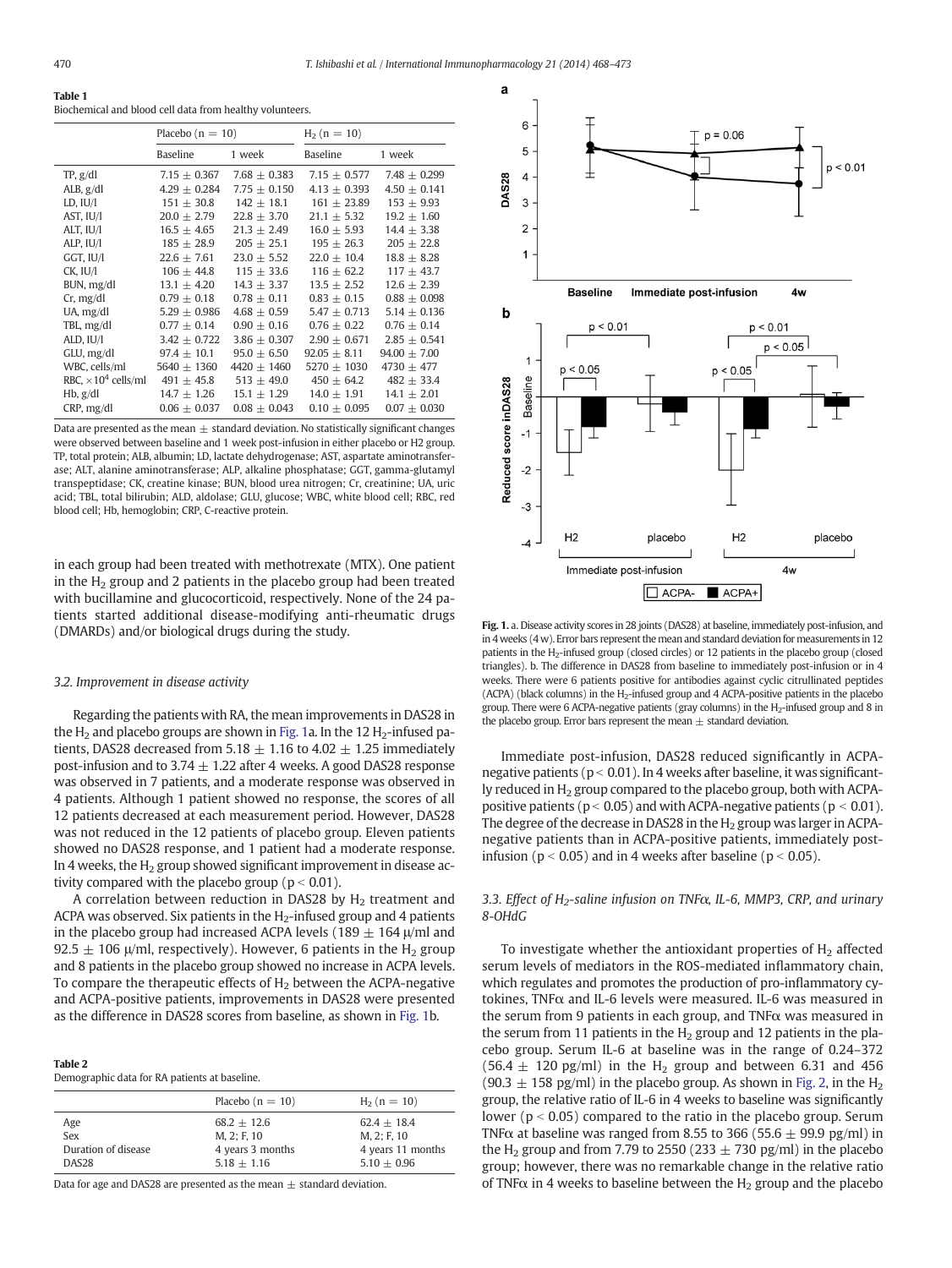<span id="page-3-0"></span>

Fig. 2. a. The relative ratios of levels of interleukin-6 (IL-6) and tumor necrosis factor-α (TNF $\alpha$ ) in 4 weeks to baseline in the H<sub>2</sub> group (gray columns) and placebo group (open columns) are represented. Error bars represent the mean  $\pm$  standard deviation (closed bars:  $H_2$  group; open bars: placebo group). Two samples in the  $H_2$  group and 3 samples in the placebo group at baseline were below the level of the detection limit for IL-6  $\approx$  ( $\approx$ 0.05 pg/ml) and were not added to the data. The serum sample for both cytokines in 4 weeks was not collected from 1 patient in the  $H_2$  group because the patient declined collection of blood for the analysis of cytokine levels due to a fragile vein. b. Urinary 8 hydroxydeoxyguanine (8-OHdG), which ranged from 5.2 to 25.6 ng/mg Cr, is represented as relative ratios ( $\times$ 10<sup>2</sup>%) between immediate post-infusion or in 4 weeks and the concentration at baseline (closed circles: H<sub>2</sub> group; closed triangles: placebo group). Error bars represent the mean and standard deviation (SD).

group. The mean relative ratio of urinary 8-OHdG immediately postinfusion and in 4 weeks from baseline are presented in Fig. 2b. Urinary 8-OHdG was significantly decreased in the  $H_2$ -infused group compared to placebo group at only 4 weeks post-infusion.

As shown in Fig. 3a, levels of MMP3, which is thought to be an important marker of joint destruction in RA, were measured at baseline (H<sub>2</sub> group: range, 28.4 to 287 ng/ml; mean  $106 \pm 91.2$  ng/ml; placebo group: range, 31.3 to 2,054 ng/ml; mean  $280 \pm 566$  ng/ml), immediately post-infusion and in 4 weeks. The relative ratio between MMP3 levels immediately post-infusion and at baseline decreased by 21.1  $\pm$ 19.5% in the H<sub>2</sub> group and by  $6.3\% \pm 16.0\%$  in the placebo group (p = 0.0553). In 4 weeks after baseline, the relative ratio decreased by  $19.2% \pm 24.6%$  in the H<sub>2</sub> group and increased by  $16.9% \pm 50.2%$  in the placebo group, thereby demonstrating the significant anti-inflammatory potential of  $H_2$ ( $p < 0.05$ ). In the H<sub>2</sub> group, the serum concentration of CRP (mg/dl) also decreased from 1.47  $\pm$  1.77 at baseline to 1.13  $\pm$  1.39 immediately post-infusion and to 0.83  $\pm$  1.29 in 4 weeks; however, in the placebo group, CRP levels increased from  $1.30 \pm 2.00$  at baseline to  $1.41 \pm 2.50$ immediately post-infusion and to  $1.60 \pm 2.87$  in 4 weeks. As shown in Fig. 3b, the ratio of CRP levels in 4 weeks to baseline decreased in the  $H_2$ group while it increased in the placebo group ( $p = 0.05$ ). The decrease



Fig. 3. a. Matrix metalloproteinase-3 (MMP3) levels ranged from 31.3 ng/ml to 2054 ng/ml and are represented as the relative ratios of the concentration in the serum (ng/ml) immediately post-infusion or in 4 weeks to the concentration at baseline (closed circles:  $H_2$  group; closed triangles: placebo group). Error bars represent the mean  $\pm$  standard deviation. b. The relative ratio ( $\times$ 10<sup>2</sup>%) of the concentration of C-reactive protein (CRP) immediately post-infusion or in 4 weeks to the baseline concentration (closed circles:  $H_2$  group; closed triangles: placebo group). Error bars represent the mean  $\pm$  standard deviation.

in CRP by the infusion of  $H_2$  saline is consistent with the decline in MMP3 levels observed at the end of the study.

#### 4. Discussion

In the present study, a 5-day infusion of  $H_2$ -enriched saline improved disease activity in RA patients more effectively in 4 weeks than immediately post-infusion, as confirmed by the reduction of MMP3 levels. This indicates that the therapeutic potential of  $H<sub>2</sub>$  administered intravenously is observed with a delay of 3 weeks. This finding is consistent with our previous study, in which patients drank 500 ml of water containing  $4-5$  ppm  $H<sub>2</sub>$  daily for 4 weeks and RA disease activity was significantly improved.  $H_2$  seems to have a constitutive efficacy, even during the 4-week washout period when the patients did not drink  $H_2$ water. This effect cannot be explained by the continuous elimination of hydroxyl radicals. In the present study, urinary 8-OHdG levels were reduced after the delay of the washout period. Based on these 2 studies, the mechanisms by which  $H_2$  reduces RA-induced inflammation seem to be related not only to direct scavenging of hydroxyl radicals but also to another indirect process related to autoimmune responses.

One such indirect mechanism of action is thought to be through NF-κB modulation. As depicted in [Fig. 4](#page-4-0), the inflammation-related positive feedback loops are attributed to NF-κB action and are induced by redox imbalance [\[5\]](#page-5-0). Therefore, excess ROS and NF-κB, which are located at the center of the feedback loops, up-regulate pro-inflammatory cytokines, including TNF $\alpha$  and IL-6, thereby activating nicotinamide adenine dinucleotide phosphate oxidase (Nox), which overproduces superoxide and  $H_2O_2$  and creates Loop 3 as shown in [Fig. 4](#page-4-0). In particular, hydroxyl radicals seem to be in excess because of the absence of distinct biological scavengers. In the present study,  $H_2$  seems to have disrupted this positive feedback loop by scavenging hydroxyl radicals. Levels of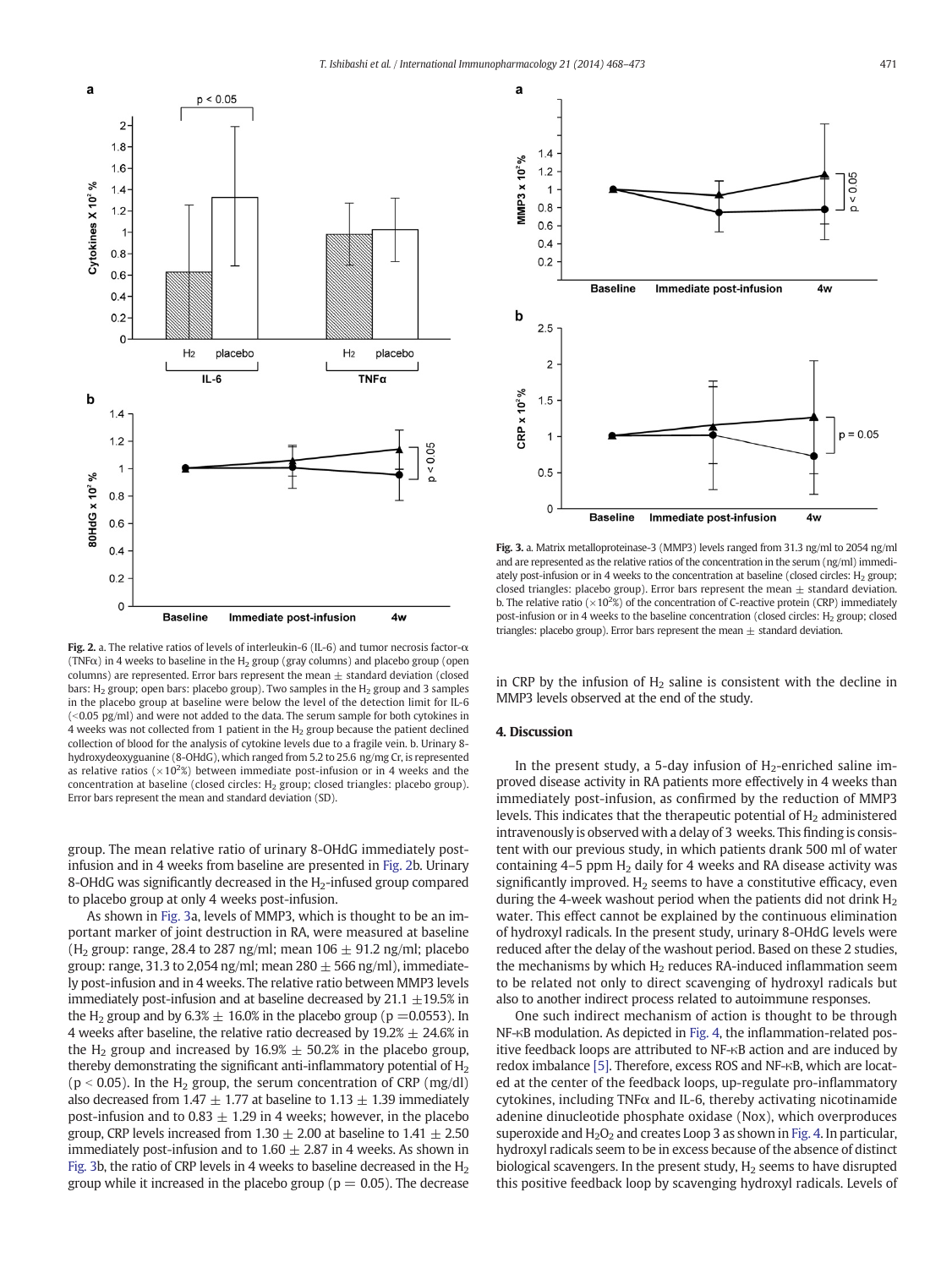<span id="page-4-0"></span>

Fig. 4. A schematic representation of the 3 loops involved in amplification of inflammation in patients with rheumatoid arthritis. Loop 1 depicts the nuclear factor (NF)-κB-tumor necrosis factor-α (TNFα) positive feedback loop. Loop 2 depicts the redox sensing loop involving reactive oxygen species (ROS)-NF-κB-interleukin-6 (IL-6) and/or TNFα. In the present study, only Loop 2, which scavenges hydroxyl radicals directly or via NF-κB pathways, seemed to be blocked by  $H_2$  treatment. ROS, which are generated by the Nox system and are amplified through these loops, then stimulate synovial fibroblasts, neutrophils, and macrophages that promote cartilage and bone erosion via matrix metalloproteinase (MMP)-3 or RANKL expression. In addition, the proteins modified by ROS may generate a Loop 3, which may promote an autoimmune response by feeding back into Loops 1 and 2.

IL-6, one of the factors responsible for the pathogenesis of RA, were reduced 4 weeks after the infusion of  $H_2$ , thereby corroborating the improvement in DAS28. On the other hand, another important cytokine, TNFα, which is also involved in the positive feedback loop, did not decrease. The mechanisms through which these 2 key cytokines participate in the pathogenesis of RA are different and often clinically complement each other [\[22\].](#page-5-0) Within the scope of the present study, H2 may ameliorate disease activity through reducing IL-6-mediated inflammatory responses (see Loop 2 in Fig. 4). Although the transcription of IL-6 is under the influence of NF-κB, there may be an unknown mechanism which links IL-6 directly with oxidative stress or  $H<sub>2</sub>$  itself. It should be noted that the absence of  $TNF\alpha$  reduction is also inconsistent with a previous study of experimental animal models in which  $H_2$  was used as an anti-inflammatory electron donor, and TNFα was downregulated [\[9,23\].](#page-5-0) As it was reported with RA patients for whom MTX, the anchor drug for RA, was therapeutically effective [\[24\],](#page-5-0) IL-6 may be more responsible for disease susceptibility than TNFα. However, the lack of influence of  $H_2$  on TNF $\alpha$  may be explained by the duration of the study period, as the effect of  $H_2$  on TNF $\alpha$  levels may have been missed. In addition, it should be noted that the disease duration of most patients in the present study was quite long (4 years and 7 months on average); therefore, the T cells responsible for the chronicity of RA were likely well established, and the disease duration may thus have influenced the effect of  $H_2$  on TNF $\alpha$ . It is well-known that there are important windows of opportunity for establishing therapeutic efficacy of TNFα inhibitors and conventional DMARDs [\[25\].](#page-5-0) It should be noted that the number of patients in this study is very small, and the outcome to be concluded is limited. Thus, in order to investigate the mechanism of action of H2, large-scale clinical investigations of early RA patients are necessary.

The prognosis and therapeutic responses in RA are influenced by the presence of ACPA [\[1,26,27\]](#page-5-0). In the present study, we also observed a correlation between therapeutic efficacy of infused  $H_2$  and ACPA. The infusion of  $H_2$  was less effective in the ACPA-positive patients. However, the total dose of  $H_2$  and the treatment period was restricted here. It is important to investigate the efficacy of infused  $H_2$  with more frequent and longer treatments. In addition, the change in the value of ACPA after treatment with infused  $H_2$  should be observed over a longer period.

It is currently difficult to identify the difference between passive diffusion of  $H_2$  from the stomach and the diffusion of  $H_2$  from circulating venous flow. However, in the present study, all patients who were administered  $H_2$ -saline exhibited a decrease in DAS28 on days 6–8; the amount of  $H_2$  molecules infused was below 0.5 mg a day, which is less than the amount of  $H_2$  in high  $H_2$  water ( $>$ 2 mg). Although the total amount of  $H<sub>2</sub>$  administered during the 5-day treatment was less than 2.5 mg, the influence of infused  $H_2$ -saline on improving inflammation was comparable to that observed with high  $H_2$  water (total 56 mg over 4 weeks). The absence of the significant decrease of the urinary 8-OHdG immediately post-infusion may be due to the small amount of H<sub>2</sub> taken in the venous flow, although it seems to be sufficient to disrupt the ROS-cytokine amplification circle shown in Fig. 4. However, further study is necessary to evaluate the additional benefits of this administration method.

The reason why such a small amount of  $H_2$  has proven effective in patients with active RA may be explained by circulating blood flow. It is well-known that the whole blood (approximately 5–6 l) makes a round of the circulatory system in approximately 1 min in an adult weighing 50 kg. In the present study, 500 ml of  $H_2$ -saline was drop infused for 40 min. This indicates that even though the concentration of  $H_2$  in the venous flow was quite low [\[28\]](#page-5-0), the circulating immune cells, including lymphocytes, neutrophils, monocytes, and macrophages, which are responsible for the chronic inflammation of the synovium, are circulated and exposed to at least 40 times the highest concentration of  $H<sub>2</sub>$  in the venous flow during treatment. While it is still unclear how many  $H_2$  molecules were absorbed in the activated synovium in the inflamed joints, the influences observed in the present study are thought to be due to the anti-inflammatory action of  $H_2$  molecules on the circulating immune cells. This hypothesis may explain the therapeutic efficacy of the infused  $H_2$ , in spite of the absence of decreased 8-OHdG levels immediately post-infusion, which is thought to reflect the decrease in oxidative stress in the whole body. The significant reduction in urinary 8-OHdG levels in 4 weeks post-infusion may represent the improvement of the disease condition, which could cause an overall decrease in oxidative stress.

While Galen in ancient Greece first described the physiopathology of RA [\[29\],](#page-5-0) effective RA therapy has emerged only recently. Glucocorticoid steroid hormone, which was first used for RA by Hench in 1949, is probably the first drug that dramatically improved the symptoms of RA [\[30\].](#page-5-0) However, it has been shown that glucocorticoids do not terminate the progression of RA, nor cure the disease. Beginning in the 1970s, DMARDs, including gold salts, were used for the early aggressive treatment of RA. Among the many DMARDs developed since then, low dose MTX, which was developed in the 1980s, has become an anchor drug used to control the disease activity of RA [31–[33\].](#page-5-0) More recently, monoclonal anti-TNF $\alpha$  antibodies emerged in the 1990s as a potential RA therapy [\[34\]](#page-5-0), and since then, the IL-6 inhibitor, tocilizumab, was approved in 2008 in Japan [\[3\]](#page-5-0). These progresses made a so-called paradigm shift, and disease remission has been achieved; however, it is still difficult to make patients completely drug-free and completely cure the disease [\[1\].](#page-5-0) One of the difficulties is that almost all of these therapies are based on immune-suppressive strategies and do not directly address the currently unknown disease origin. The application of  $H<sub>2</sub>$  described